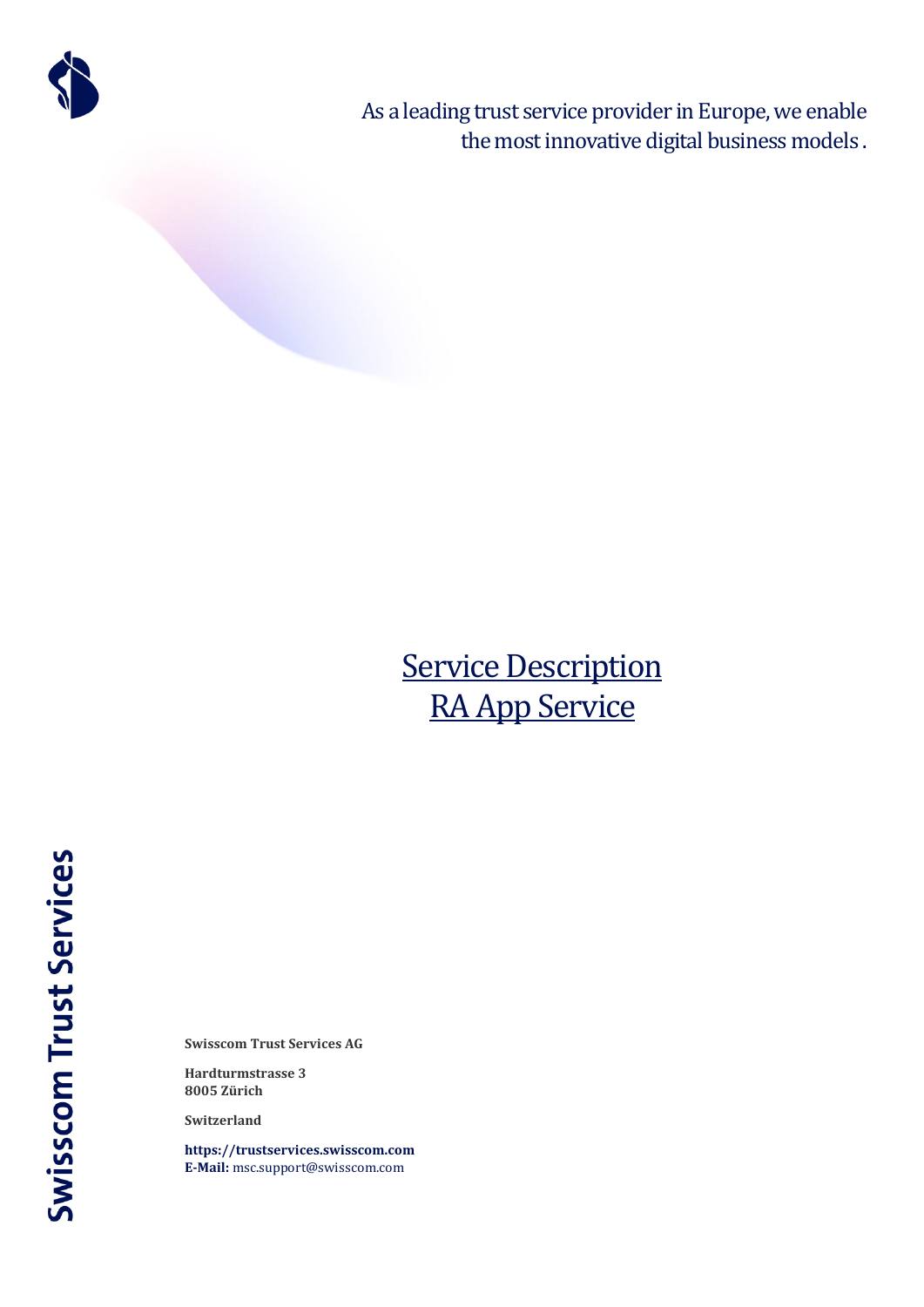

Service Description RA App Service

<span id="page-1-0"></span>

| 1              |       |  |
|----------------|-------|--|
| 2              |       |  |
| 3              |       |  |
|                | 3.1   |  |
|                | 3.2   |  |
| $\overline{4}$ |       |  |
|                | 4.1   |  |
|                | 4.2   |  |
|                | 4.2.1 |  |
|                | 4.2.2 |  |
|                | 4.2.3 |  |
|                | 4.2.4 |  |
|                | 4.2.5 |  |
|                | 4.3   |  |
|                | 4.4   |  |
| 5              |       |  |
| 6              |       |  |
|                | 6.1   |  |
|                | 6.2   |  |
| 7              |       |  |
|                | 7.1   |  |
|                | 7.2   |  |
| 8              |       |  |
|                | 8.1   |  |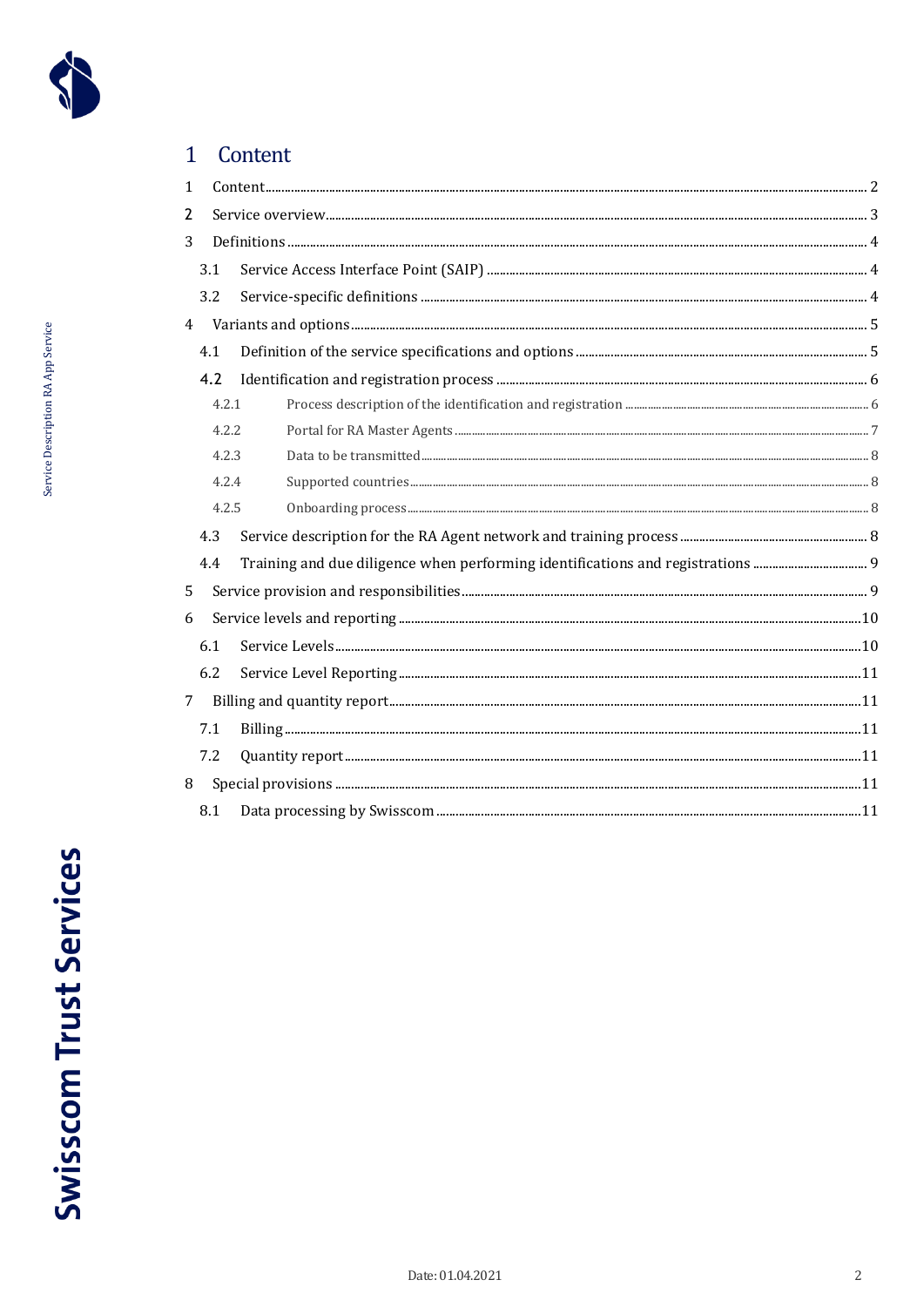

# <span id="page-2-0"></span>2 Service overview

The signing service according to this service description is a server-based remote signature service of Swisscom IT Services Finance S.E., Vienna (AT), hereinafter referred to as "Swisscom ITSF" and Swisscom (Schweiz) AG. The signing service of Swisscom IT Services Finance S.E. will be provided in the data centers of Swisscom (Schweiz) AG in Switzerland and Swisscom Trust Services AG (hereinafter referred to as "Swisscom") distributes the Signing Service of both - Swisscom (Schweiz) AG for Switzerland and Swisscom IT Services Finance S.E. for the EU - in its own name or grants third parties the right to distribute the signing service in its own name.

The service for providing an RA App Service from Swisscom (hereinafter referred to as the " Service") enables subscribers to identify natural persons locally in order to sign with the signing service. The Service is provided by Swisscom (Switzerland) Ltd. and is part of Swisscom Trust Services. Identifications can be used for both advanced and qualified signatures in the EU and Switzerland.

Specifically, the employees of the subscriber can download the so-called "RA App" in the Google Play Store or Apple Store for the respective mobile device and use it for the on-site identification and registration of people physically. For this purpose, the operator of the app, the so-called "RA-Agent" is trained in advance on his identification task by means of an e-learning training before access to the app is activated. The identification uses various ID cards of the EU countries and Switzerland or passports from most countries in the world, which are machine-readable. Based on the identification process and identification data, Swisscom can offer its electronic signature service to the end-user.

For the first time, the subscriber, hereinafter "RA Agency", appoints a so-called RA-Master Agent for the provision of the service. In addition to the normal e-learning training of the RA agent, the RA-Master Agent receives a special training (by videocall) and access to an administration portal. This enables him to promote initially identified colleagues to RA agents or even to other RA master agents with access to the administration portal. Thus, the RA-Master Agent named by the RA Agency can ensure the complete further roll-out of the RA app in the company network.

| RA-App<br>RA-Agent of the RA Agency identifies the signature applicant<br>Registration of the authentication means (mobile number) for<br>٠<br>future signatures<br>Transfer of registration data to Swisscom<br>٠ | Æ |
|--------------------------------------------------------------------------------------------------------------------------------------------------------------------------------------------------------------------|---|
| <b>Administration Platform</b><br>Management of RA-Agents by the RA-Master Agents of the RA Agency<br>٠<br>Management of all registrations of the RA-Agents<br>٠                                                   |   |
| <b>Signing Service</b><br>Signature based on the RA-App registration and the used<br>authentication means (Mobile ID, PWD/OTP)                                                                                     |   |

The RA Agency is Swisscom's data processor in the field of registration. The data recorded by the RA app is cached only briefly in the volatile memory and immediately signed and encrypted by the RA agent and sent over to Swisscom. For this activity, the RA Agency concludes with Swisscom a so-called "RA-Agency Contract" in which the contractual details for the execution of the order are regulated.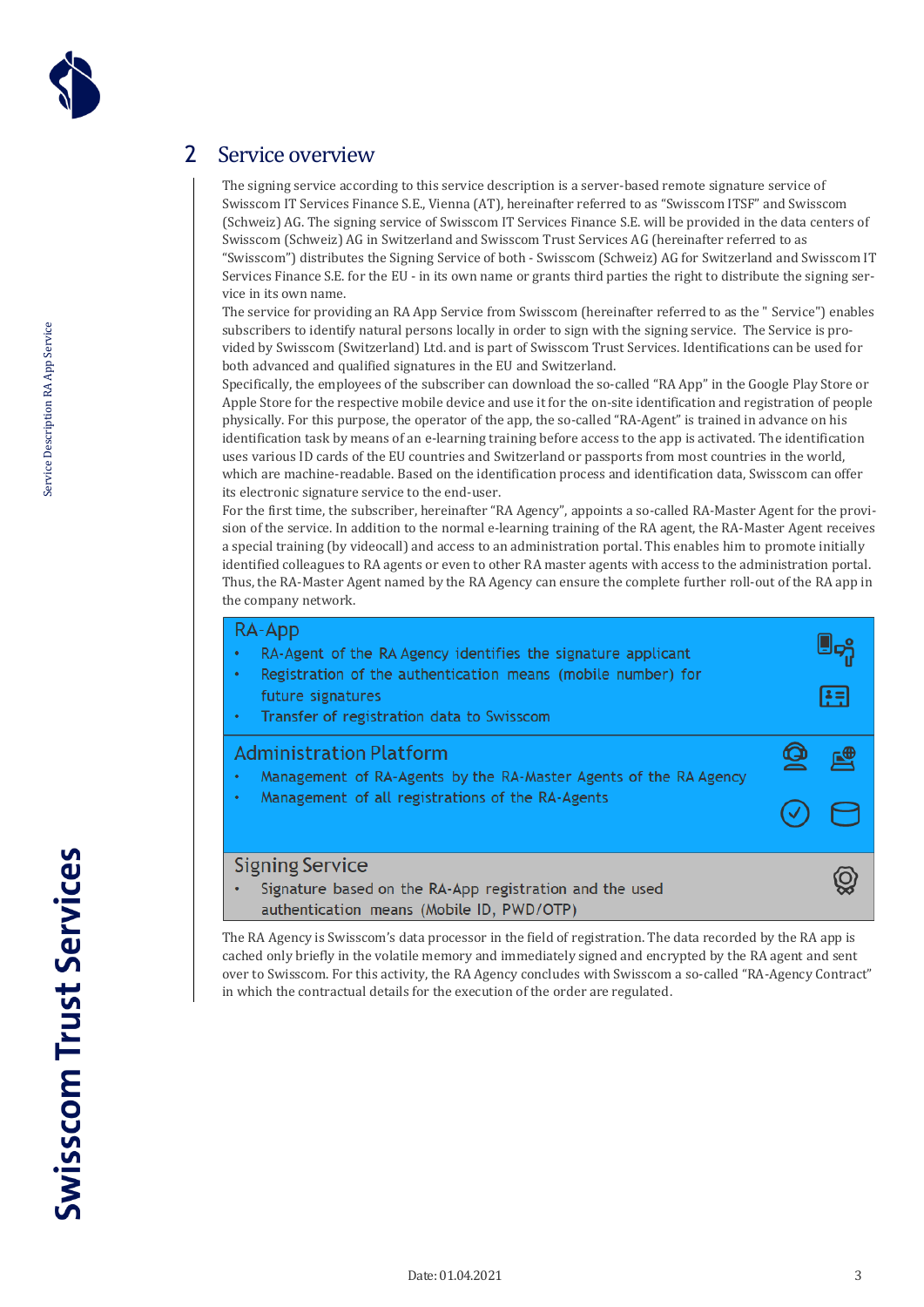

# <span id="page-3-0"></span>3 Definitions

#### <span id="page-3-1"></span>**3.1 Service Access Interface Point (SAIP)**

The Service Access Interface Point (SAIP) is the contractually agreed, geographical and/or logical point at which a service is delivered to the service user. It is also the point at which a service is monitored and the service level provided is documented.

The following purely schematic diagram serves to demonstrate the services and service components of the Service:



The RA Agent uses the RA-App on its mobile phone. The service access interface point (SAIP) is the the RA-App on the mobile device of the RA-Agent. In this case Swisscom is not liable for the correct installation of the RA-App on the RA-Agent's mobile phone, the correct version of the mobile operating system and the sufficient protection against attacks (e.g. virus protection). Also is Swisscom not liable on the availability of the internet or the telecommunication connections (e.g. roaming). Another service access interface point (SAIP) is the access point to the Swisscom administration portal used by -appointed Master RA Agent. The availability of this service is assured if enquiries are accepted by the Service and answered correctly to the SAIP in line with the interface description. The correct reply can also consist of an error message that is documented or meaningful for the RA-Agent.

#### <span id="page-3-2"></span>**3.2 Service-specific definitions**

| <b>Term</b>                                    | <b>Description</b>                                                                                                                                                                                                                                                                |
|------------------------------------------------|-----------------------------------------------------------------------------------------------------------------------------------------------------------------------------------------------------------------------------------------------------------------------------------|
| Advanced and qualified<br>electronic signature | Advanced and qualified electronic signatures are electronic signatures provided<br>by the Signing Service.                                                                                                                                                                        |
| eIDAS regulation                               | EU Regulation on electronic identification and trust services for electronic<br>transactions in the internal market.                                                                                                                                                              |
| <b>RA App</b>                                  | Swisscom development for the communication with the Swisscom backend. The<br>app supports the taking of ID/Passport pictures and extract the necessary<br>registration information and transfers it to Swisscom after registration.                                               |
| Evidence                                       | Evidence in the form of a signed PDF document. This PDF contains the photos<br>and scans created during the identification process, as well as any data collected.<br>The electronic signature of the RA Agent who carried out the identification is<br>attached to the evidence. |
| Master RA Agent                                | Authorised operator of the RA App and RA Administration Tool, who is able to<br>appoint and manage additional RA Agents and Master RA Agents for his/her<br>organisation.                                                                                                         |
| Mobile ID                                      | Managed service for secure user authentication. Mobile ID can be purchased<br>from various Swiss providers, including Swisscom (Switzerland) Ltd                                                                                                                                  |
| <b>MRZ</b>                                     | "Machine Readable Zone", part of a passport or travel document that can be read<br>using optical text recognition.                                                                                                                                                                |
| <b>OCR</b>                                     | Automated text recognition in photos.                                                                                                                                                                                                                                             |
| <b>OTP</b>                                     | One Time Password - password created for use on one occasion which is sent<br>via SMS.                                                                                                                                                                                            |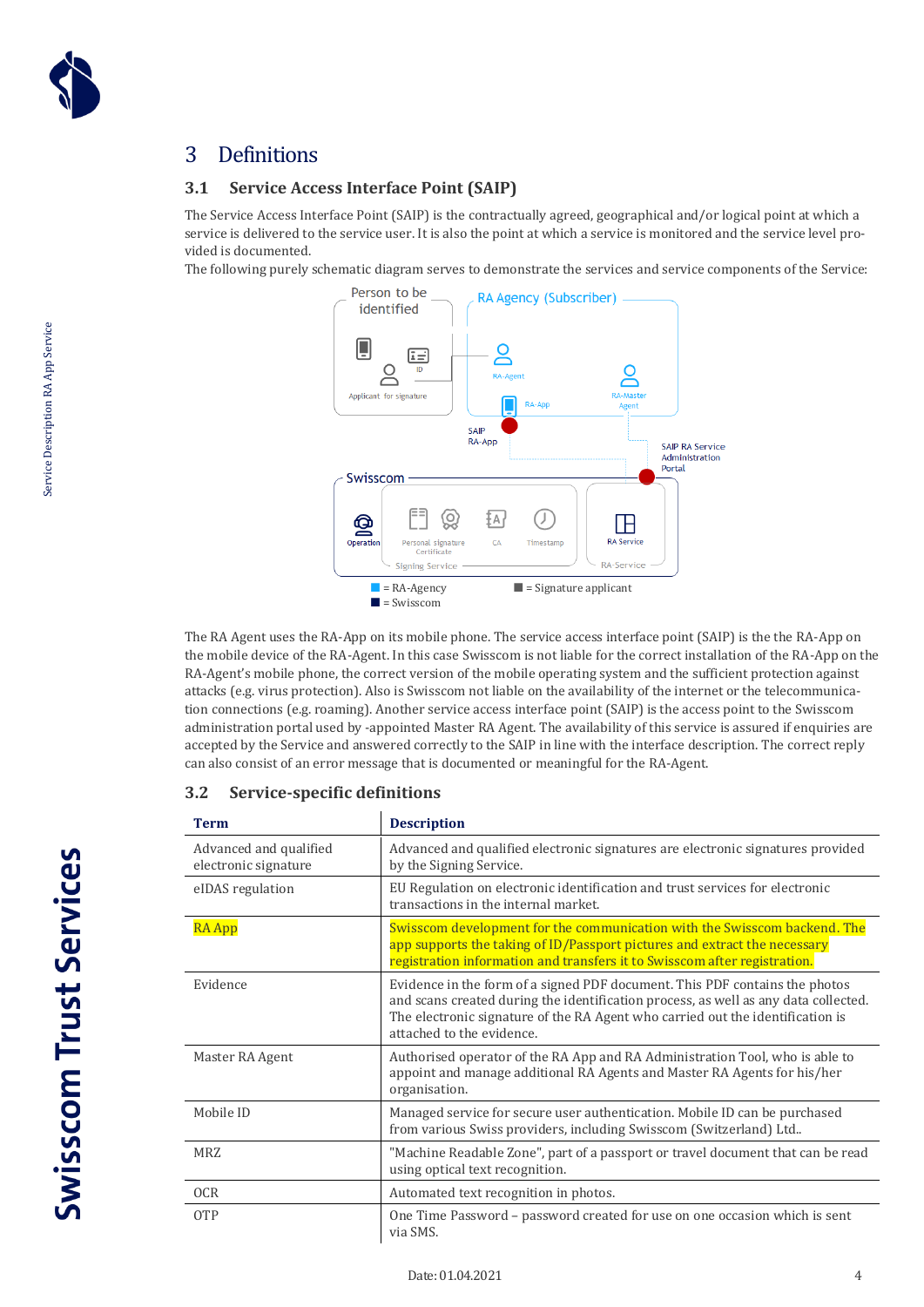

| <b>Term</b>                                   | <b>Description</b>                                                                                                                                                                                                                                                                                                                                                                                  |
|-----------------------------------------------|-----------------------------------------------------------------------------------------------------------------------------------------------------------------------------------------------------------------------------------------------------------------------------------------------------------------------------------------------------------------------------------------------------|
| Person to be identified,<br>identified person | Natural person who wants to sign a document electronically after prior<br>identification, authentication, and declaration of consent.                                                                                                                                                                                                                                                               |
| <b>PWD</b>                                    | Password (entry) for the authentication of the password to be used for the<br>service.                                                                                                                                                                                                                                                                                                              |
| RA Agent                                      | Authorised operator of the RA App or RA App.                                                                                                                                                                                                                                                                                                                                                        |
| RA App                                        | Swisscom (Switzerland) Ltd. application on Android and iOS that enables<br>identification and registration and offers the same functionalities as the RA App.                                                                                                                                                                                                                                       |
| RA service                                    | Part of the Signing Service for receiving and archiving identification data, which<br>is operated in connection with the RA App or an RA App or via an import<br>interface.                                                                                                                                                                                                                         |
| Registration                                  | Regulated process for identifying and storing identification data and the means<br>of authentication associated with such identification data that are required to<br>trigger an electronic signature via the Signing Service.                                                                                                                                                                      |
| Registration Authority (RA)                   | Authority responsible for identifying the signatories. Swisscom may outsource<br>parts of the registration process to third parties.                                                                                                                                                                                                                                                                |
| SSL/TLS                                       | Secure socket layer, transport layer security, encryption protocol for secure data<br>transmission on the internet based on SSL (access) certificates.                                                                                                                                                                                                                                              |
| Subscriber                                    | The subscriber is either a direct customer of Swisscom with direct service<br>contract or has a commercial contract with a reseller of Swisscom services. In<br>the case of RA-App the subscriber is RA-Agency. Term subscriber is also used for<br>a party operating the signature application.                                                                                                    |
| Subscriber application                        | The subscriber provides signatories with access to an application with which<br>they can register for the remote signature service of Swisscom or sign.<br>In the case of the RA app, the subscriber application scans the identity data and<br>prepares it as evidence for Swisscom. Other subscriber applications are e.g. the<br>signature application which is not provided by Swisscom itself. |
| Terms and conditions of use                   | The terms and conditions of use govern the terms for using the signature<br>certificates and signature service within the scope of the relationship between<br>Swisscom (Switzerland) Ltd or Swisscom IT Services Finance S.E. and the<br>signatory on a subscriber application. They can be viewed at<br>https://trustservices.swisscom.com/repository/                                            |
| ZertES                                        | Federal Act of 19 December 2003 on Certification Services in relation to<br>Electronic Signatures, commonly referred to as the Swiss Federal Act on<br>Electronic Signatures (Bundesgesetz vom 19. Dezember 2003 über<br>Zertifizierungsdienste im Bereich der elektronischen Signatur or "ZertES")                                                                                                 |

# <span id="page-4-0"></span>4 Variants and options

| <b>Standard variant</b>           | <b>RA App</b><br><b>Service</b> |
|-----------------------------------|---------------------------------|
| RA-App available in the app store |                                 |
| e-learning                        |                                 |
| Administration portal             |                                 |

 $\bullet$  = Standard (included in the price)  $\quad$   $\circ$  = For an additional fee

#### <span id="page-4-1"></span>**4.1 Definition of the service specifications and options**

| Specification/Option                 | <b>Definition</b>                                                                                                                                                                                                                                                                                                                                                                                                                            |
|--------------------------------------|----------------------------------------------------------------------------------------------------------------------------------------------------------------------------------------------------------------------------------------------------------------------------------------------------------------------------------------------------------------------------------------------------------------------------------------------|
| RA-App available in the app<br>store | The RA app is currently downloadable and installable on the mobile device<br>from almost all stores in the EU, the EEA and Switzerland or via standard app<br>sources. iOS and Android are supported. The access is based on a 2-factor<br>authentication, which is activated automatically after identification for the<br>signing service and a completed e-learning module.<br>The RA-App is offered in the languages German and English. |
| e-learning                           | e-learning portal where a user designated by the RA Agency as the RA Agent<br>can undergo training that will enable him/her to perform identifications, which                                                                                                                                                                                                                                                                                |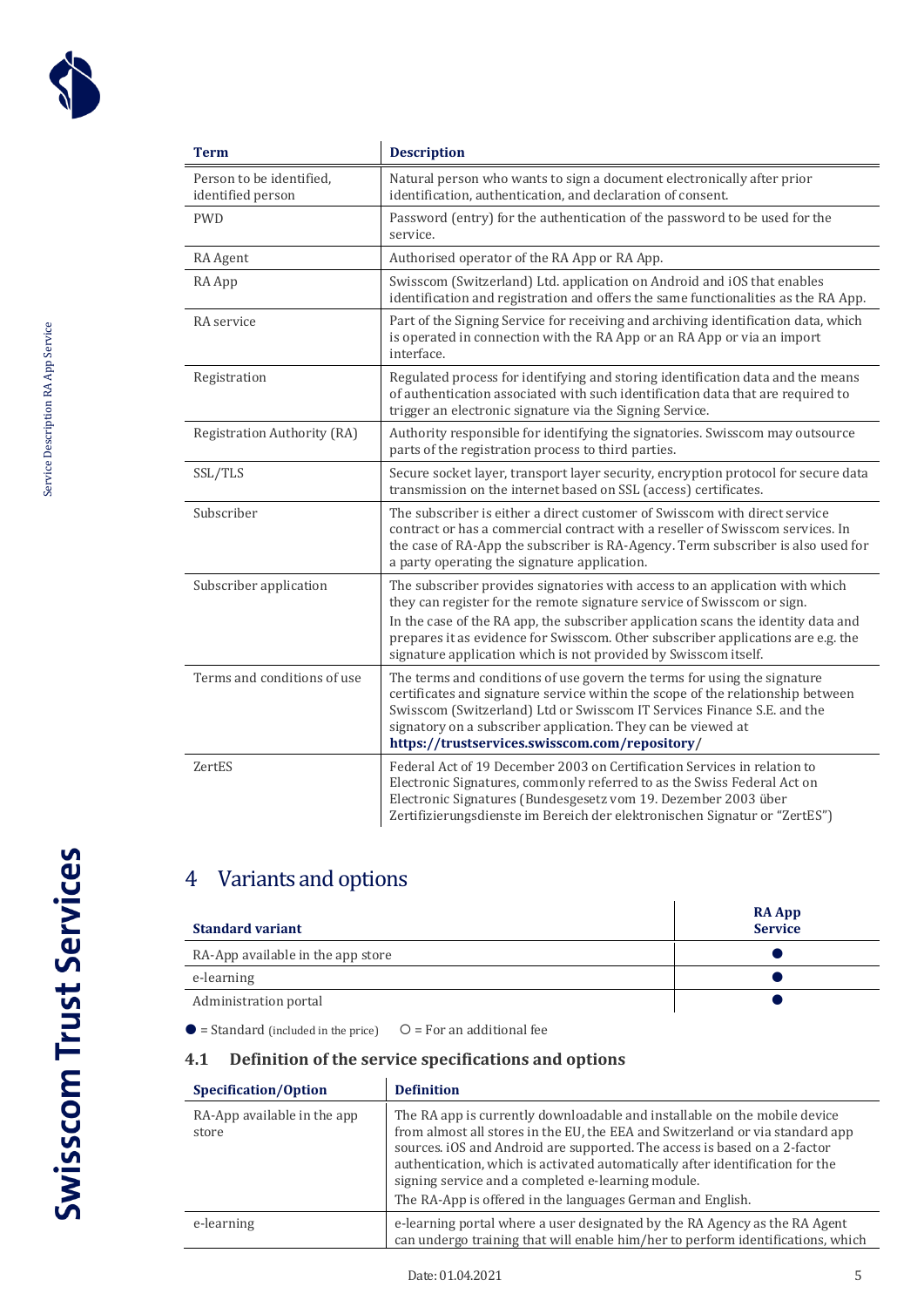

| Specification/Option  | <b>Definition</b>                                                                                                                                                                                                |  |  |
|-----------------------|------------------------------------------------------------------------------------------------------------------------------------------------------------------------------------------------------------------|--|--|
|                       | are then transferred to Swisscom's signature service. To do this, he/she must<br>pass a test at the end of the training course, only after which will he/she be<br>permitted to access the RA App as a RA Agent. |  |  |
| Administration portal | Web-based application for authorised Master RA agents to manage their own<br>RA Agent network.                                                                                                                   |  |  |

#### <span id="page-5-0"></span>**4.2 Identification and registration process**

#### <span id="page-5-1"></span>**4.2.1** Process description of the identification and registration

When carrying out the identification and registration process, the RA Agent acts on behalf of the registration authority of the trust service of Swisscom. The RA app guides the RA agent through the identification process. This process implements the requirements that Swisscom must meet as a provider of certification and trust services. Process description in detail:



- The RA Agency shall designate a Master RA Agent within its legal entity, who can identify persons within the same entity and appoint them as RA Agents. The RA Agents can authenticate themselves using the RA App following the successful completion of the e-learning course.
- For reasons related to data protection, identification by other organisations (e.g. affiliate, external) etc. requires a separate agreement.
- The process requires that the RA Agent and the person to be identified physically meet at any location (1). The person to be identified must bring a valid official ID and their mobile phone.
- The RA Agent authenticates himself/herself in the RA App using a Mobile ID or PWD/OTP (2).
- After authentication, the RA Agent asks the person to be identified to consent to the collection and storage of his/her identification data for data protection reasons and confirms this in the app.
- The RA Agent receives the ID and selects the appropriate nationality and the permitted ID type in the app.
- The app displays sample IDs for the different nationalities and ID types for comparison. The sample contains mark-ups showing visual or tactile security features that help verify the authenticity of the ID.
- The RA Agent checks the photo on the ID and makes sure that it is a photo of the person to be identified.
- The RA Agent takes a photo of the page of the ID document that does not contain an MRZ and then automatically triggers an app-controlled scan of the page with an MRZ. In the case of passports, only the MRZ side of the passport is scanned. The MRZ is read by an OCR.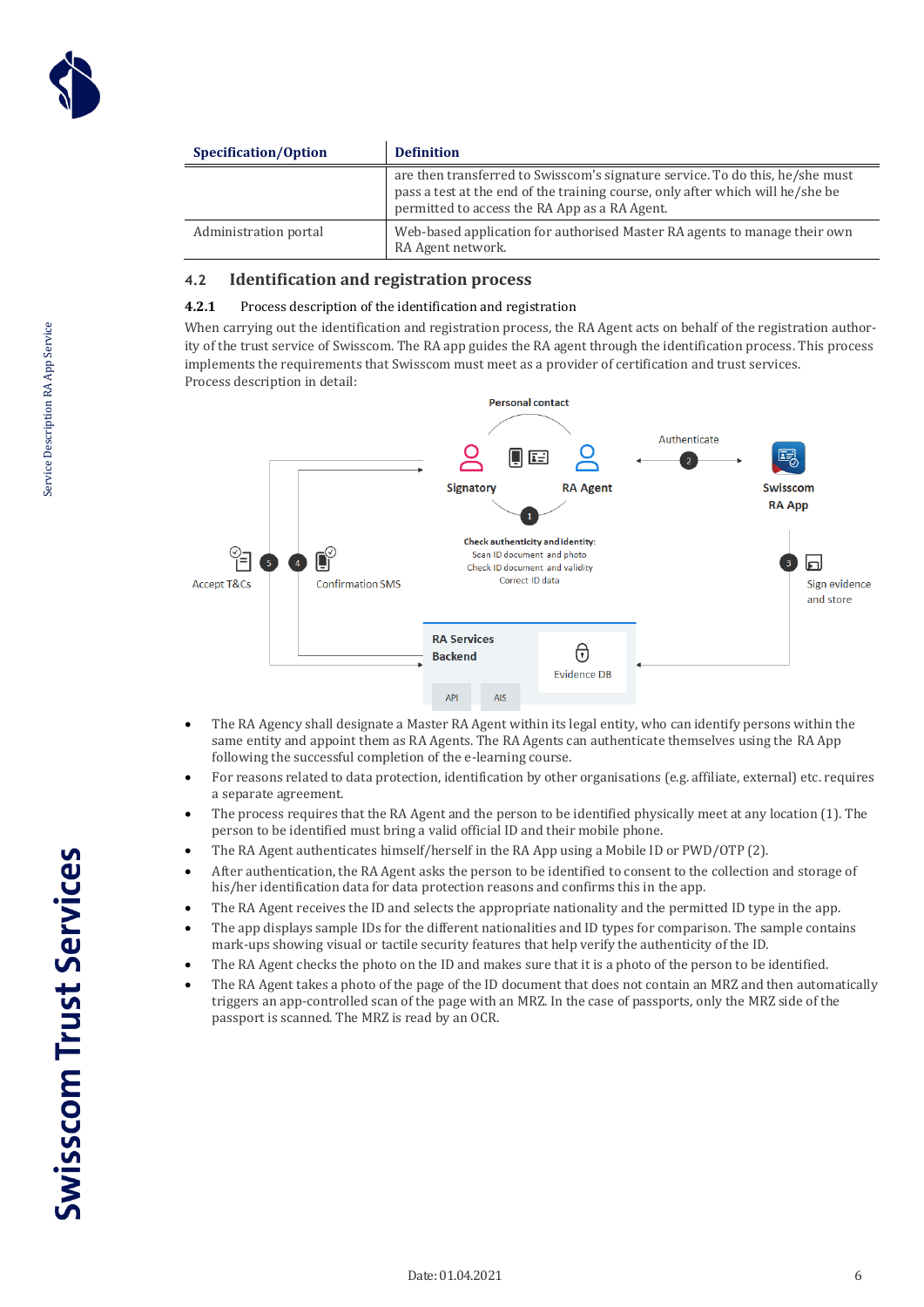

| Swisscom <sup>ESD</sup><br><b>4 4 系 377B/s 5 画 ※図 ※96 % ■ 10:53</b><br><b>MA INFANCIA</b>                                                                                                                                                                                                                                                                                                                       | Swisscom                                                                                                                                                                                                                                                        |                                                                                                                                                                                                                                                                                                                                                                        | Swisscom CSD<br>o2-de-WLAN<br>△ △ 宋 400B/s S 图 卷图 \$96% ■■ 10:54                                                                                                                                        |
|-----------------------------------------------------------------------------------------------------------------------------------------------------------------------------------------------------------------------------------------------------------------------------------------------------------------------------------------------------------------------------------------------------------------|-----------------------------------------------------------------------------------------------------------------------------------------------------------------------------------------------------------------------------------------------------------------|------------------------------------------------------------------------------------------------------------------------------------------------------------------------------------------------------------------------------------------------------------------------------------------------------------------------------------------------------------------------|---------------------------------------------------------------------------------------------------------------------------------------------------------------------------------------------------------|
| Scannen Sie nun die MRZ Seite WEITER<br>$\leftarrow$                                                                                                                                                                                                                                                                                                                                                            | Daten-Prüfung<br>$\leftarrow$<br>WEITER                                                                                                                                                                                                                         | Authentizität<br>$\leftarrow$                                                                                                                                                                                                                                                                                                                                          | Angaben zur Person<br>$\leftarrow$                                                                                                                                                                      |
| <b>This N. Person At Package 46.57</b><br>122066666<br><b>NUSTERMANN</b><br><b>ERIKA</b><br>I thereon has a section in work<br>DEUTSCH<br>12.08.1964<br><b>BERLIN</b><br>seather a sense<br><b>Why series d'autre trac d'au</b><br>02.11.2005<br>01, 11, 2015<br><b>I best rack and considered</b><br>LANDESHUPTSTADT<br>$G_{1}$ la<br><b>HACHIN</b><br>MARTIN<br>PCDCCMUSTERMANNCCERIKACCCCCCCCCCCCCCCCCCCCCCC | Bitte erfassen Sie die Daten exakt wie im Reisepass<br>(gescannte Daten weichen manchmal ab)<br>Vorname<br><b>ERIKA</b><br>Familienname, Nachname<br><b>MUSTERMANN</b><br>Geburtsdatum<br>12-08-1964<br>Ablaufdatum<br>01-11-2022<br>Seriennummern<br>122066666 | سننبذ<br>田<br>owner<br>w<br><b>Service</b><br><b><i><u>DIRECTORY COMPANY</u></i></b><br><b>San Di Parametrio Patricio II</b><br>C01X0012K<br>$L_{\rm max}$<br>$\alpha$<br><b>HUSTERHANN</b><br>ERIKA<br>13.08.1944<br><b>OEUTSCH</b><br><b>DERLEN</b><br>01.11.2007<br>31.10.2017<br>STADT KÖLN<br><b>Museum MUSTER</b><br>CO1X0012K9D<<6408125F1710319<<<<<<<<<<<<<<< | Bitte wählen Sie die Korrespondenzsprache<br>DE<br>EN<br><b>FR</b><br>$\mathbb{E}$<br>Handynummer<br>$\mathscr{C}$<br>+491234567<br>Die identifizierte Person hat meinen Anruf<br>$\bullet$<br>erhalten |
| Neu                                                                                                                                                                                                                                                                                                                                                                                                             |                                                                                                                                                                                                                                                                 | $\bullet$<br>Die rot eingekreisten Sicherheitsmerkmale deuten auf<br>optische Elemente.<br>Die gelb eingekreisten Sicherheitsmerkmale deuten auf<br>fühlbare Elemente.<br>Echtheit geprüft                                                                                                                                                                             |                                                                                                                                                                                                         |
| €l<br>O<br>◁<br>$\circ$                                                                                                                                                                                                                                                                                                                                                                                         | $\triangle$<br>$\circ$<br>O                                                                                                                                                                                                                                     | €I<br>$\Box$<br>$\circ$<br>$\triangleleft$                                                                                                                                                                                                                                                                                                                             | $\triangle$<br>€<br>$\circ$<br>Ó                                                                                                                                                                        |

- The RA Agent is then asked to take a photo of the person to be identified that includes their surroundings in the background (e.g. table, characteristic wall paintings). This photo serves as evidence that the person was physically present during the process.
- The data read out (via OCR) is then displayed in the app, checked by the RA Agent and, if necessary, corrected so that it exactly matches the data on the ID document.
- After confirming the person's identity, the app offers to specify their preferred language for communication via SMS (German, English, Italian or French). After the identification data is transmitted to Swisscom's signature service in that language, the notifications and terms of use of the signature service are also sent out via SMS in the selected language.
- The RA Agent is then asked to enter the mobile number of the identified person and to call it to check whether it is correct.
- If the number is correct, the RA Agent can complete the registration by affixing his/her electronic signature as confirmation. (3)
- The evidence signed by the RA Agent is then transmitted to Swisscom's Signing Service as evidence.
- After this, Swisscom sends an SMS containing a URL to the terms and conditions of use to the identified person.
- To use the Swisscom certification service, the identified person still has to confirm the terms and conditions of use by clicking on the link in an SMS sent to them and confirming the terms and conditions of use shown there. The registered person thus becomes a member of the Swisscom signatory community, and can have a valid electronic signature created for all subscribers to Swisscom's Signing Service for the duration of the period of validity of the identification without having to repeat the identification process, provided this is permitted by the subscriber application concerned. The period of validity when creating a QES is limited to the period of validity of the ID document or a maximum of 5 years.
- For its certification service, Swisscom waits for the identified person to accept the terms and conditions of use and, in accordance with data protection requirements, deletes all identification data if the person has rejected the terms and conditions of use or at the latest after 15 days without a reply from the user.

#### <span id="page-6-0"></span>**4.2.2 Portal for RA Master Agents**

RA Master Agents have the possibility to perform various administration tasks via a web portal provided by Swisscom:

- Appointment of identified and registered persons of their own organisation as RA agents
- Management of RA agents (information on identification and authentication, possibility of deletion)
- Overview of the persons identified by the RAagents of their own organisation using the mobile number registered for authentication:
	- o View of signature options (advanced/qualified, EU/Switzerland), so called "Level of Assurance  $(LOA)$ "
	- o View of the expiry of the validity of the identification
	- o Identification date
	- o Surname and surname
	- o Country
	- o Validity: Globally usable or only in context with a specific access of your signature application
- Deactivate the identified user (archive the data set)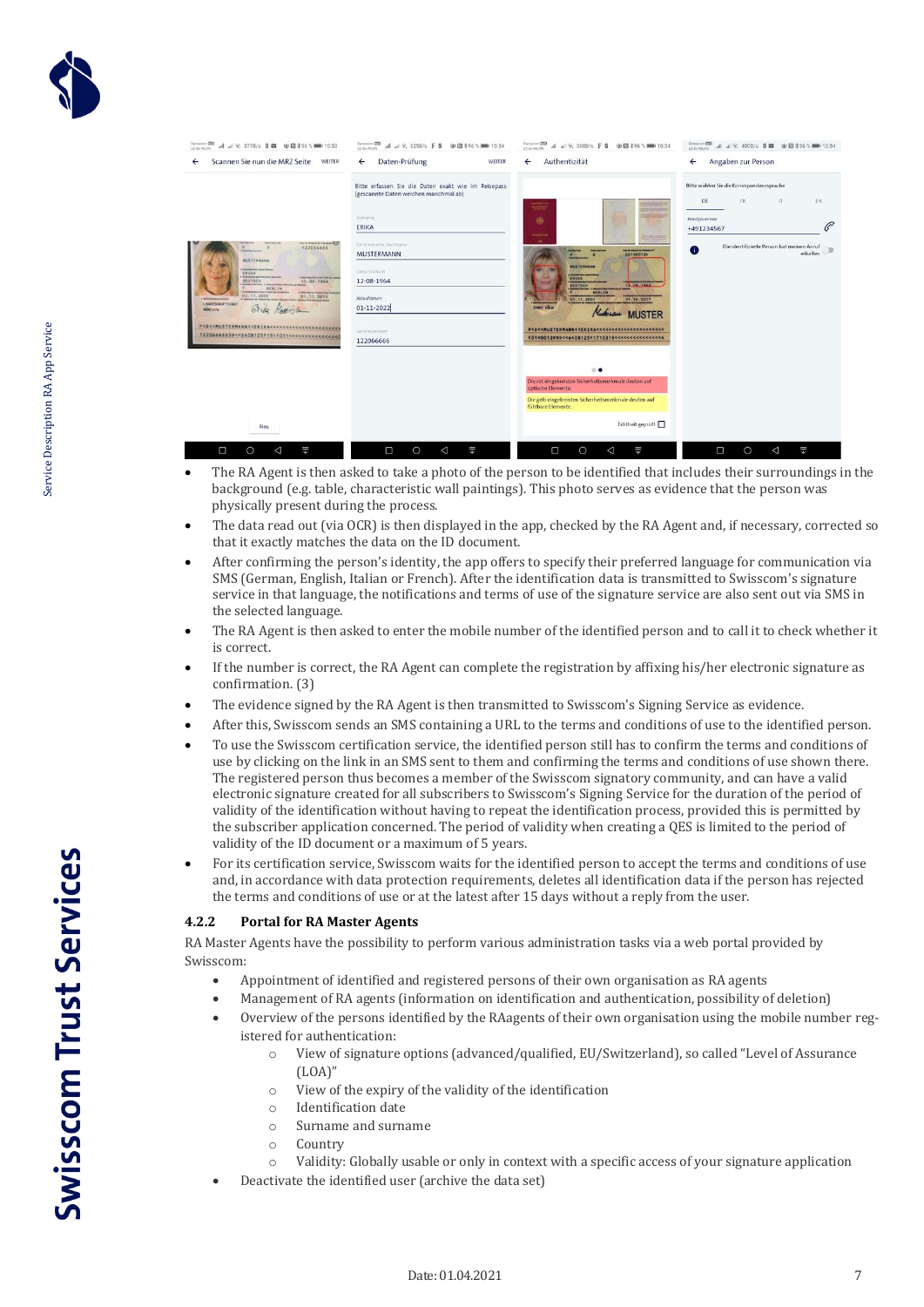

| swisscom                           | Agents                       | <b>Users</b>                      |                              |                                           |        | IN <sup>2</sup> | ∾                           |                   | H (Master RA Agent) Swis ( |          |
|------------------------------------|------------------------------|-----------------------------------|------------------------------|-------------------------------------------|--------|-----------------|-----------------------------|-------------------|----------------------------|----------|
| <b>Users</b>                       |                              |                                   |                              |                                           |        |                 |                             |                   |                            |          |
| 0798<br>$\circledcirc$             |                              |                                   |                              |                                           |        |                 |                             |                   |                            | $\Omega$ |
| 8N<br>Level of Assurance<br>ZertES | DH                           | $C + 417$                         |                              |                                           |        |                 |                             | Register as agent |                            |          |
| 1<br>25.07.2023<br>eIDAS           | $\overline{2}$<br>25.07.2023 | $\overline{3}$<br>25.07.2023      | $\overline{4}$<br>25.07.2023 |                                           |        |                 |                             |                   |                            |          |
| $\mathbf{1}$<br>25.07.2023         | $\overline{2}$<br>25.07.2023 | $\overline{3}$<br>25.07.2023      | $\overline{4}$<br>25.07.2023 |                                           |        |                 |                             |                   |                            |          |
| Evidence Id                        |                              | Created date Serial Mobile Number | <b>First Name</b>            | Last Name Country Code Validity ID Expiry |        |                 | LOA ZertES LOA eIDAS Status |                   |                            |          |
| 5ca3<br>$\epsilon$                 | 02.04.1                      | MIDCHE4                           | <b>ING</b>                   | DEU                                       | global | 23              | 4 (QCP)                     | 4 (QCP)           | Confirmed & Signed         | $\,$     |

Access to the portal under **https://ras-admin.scapp.swisscom.com** is done by entering the MobileID and the socalled tenant (data area) of the organisation. This will be communicated to the RA Master Agent at the time of setup.

#### <span id="page-7-0"></span>**4.2.3** Data to be transmitted

The following data will be transmitted as evidence to Swisscom:

- Mobile number
- Surname
- First name of the identified person
- Language (2-letter ISO code)
- Nationality (3-letter ISO 3166 [ISO3166])
- Document type (3-letter code; PAS for passport, IDC for ID)
- Date of birth (format: DD.MM.YYYY)
- ID expiration date (format: DD.MM.YYYY)
- Serial number on the ID
- Photos of the ID document presented (ID: front and back, passport: main page) and of the identified person itself

Transmission interface for evidences: The information is transmitted via the Internet and the mobile network. Use of the RA App by the RA Agent or use of the administrative portal requires that the user is authenticated based on the access data defined by the RA Agent or Master RA Agent during identification (SMS or MobileID). A promise guaranteeing the functioning of the Internet or the operability of the roaming partner's network is excluded.

#### <span id="page-7-1"></span>**4.2.4 Supported countries**

All supported ID cards and passports are continuously updated on a document to be found at **<https://trustservices.swisscom.com/downloads>** "Country list RA App".

#### <span id="page-7-2"></span>**4.2.5 Onboarding process**

The RA Agency nominates a RA-Master Agent in the contract. The RA Master Agent must first register for the signing service itself. This is possible in the Swisscom Shop of Switzerland, via any RA agent (e.g. employees of a partner of Swisscom or Swisscom) or via a video identification. In the case of a video identification, 2 vouchers will be provided to the RA Agency for this purpose.

The RA Agent follows a e-learning program independently and fulfils the necessary tests. Afterwards, Swisscom will invite for an appointment for a RA Master Agent training by video call. The RA Master Agent then gains access to the RA app and the administration portal and can start the identification and also the roll-out of the app in the company.

#### <span id="page-7-3"></span>**4.3 Service description for the RA Agent network and training process**

After the first Master RA Agent is appointed by Swisscom and has authenticated himself/herself in the system, the Master RA Agent will be able to set up his/her network of RA Agents and appoint additional Master RA Agents and RA Agents via a web-based administration tool provided by Swisscom according to section 4.2.2. During this process, the employees of the RA Agency are identified first and then appointed as RA Agents or Master RA Agents. Master RA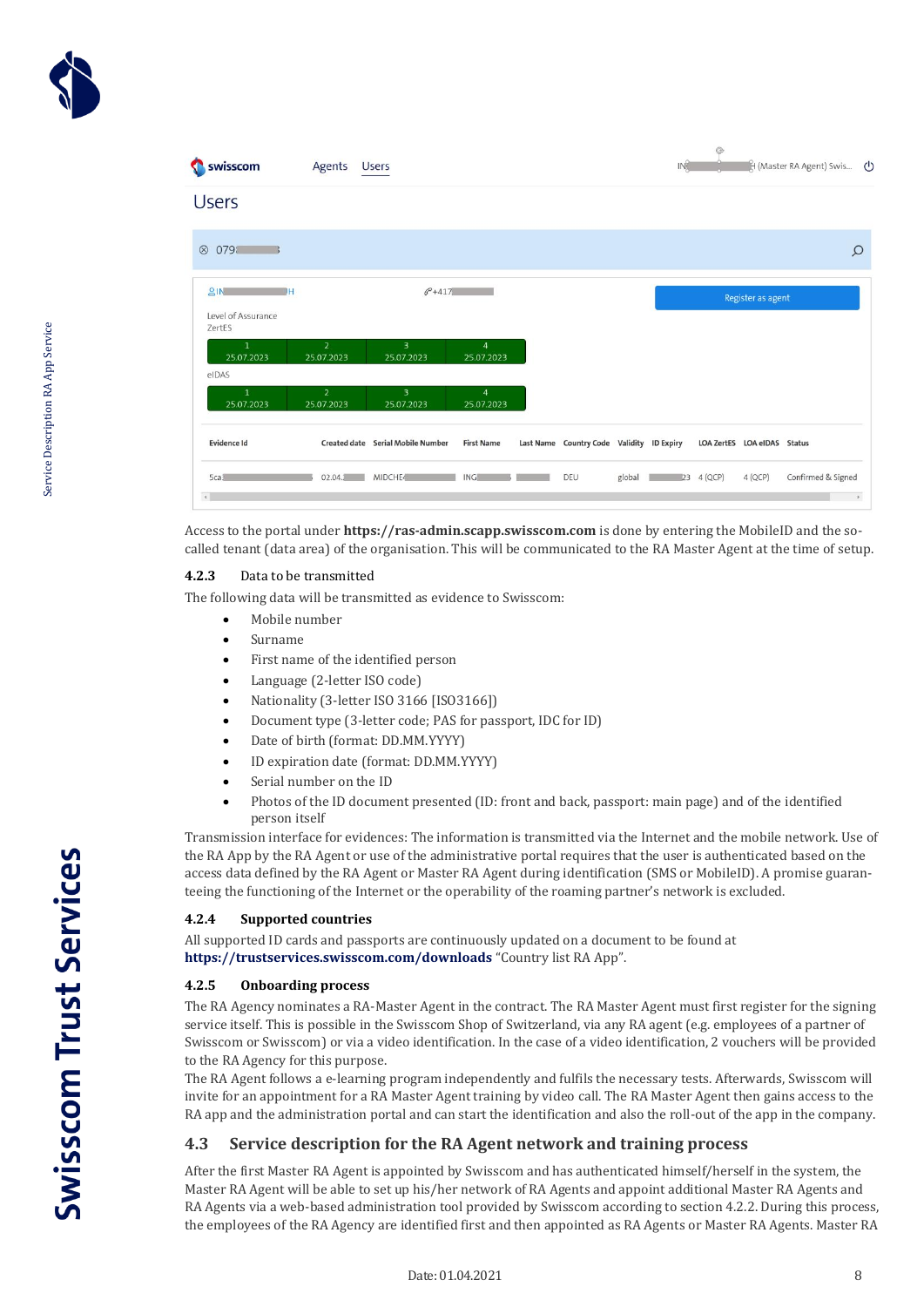

Agents can then name additional RA Agents, thereby enabling the RA Agency to independently create an entire network of Master RA Agents and RA Agents:



As soon as an RA Agent or Master RA Agent is appointed, that RA Agent or Master RA Agent receives an invitation to undergo RA Agent training. This request is sent via SMS and contains a link to Swisscom's e-learning platform, which the RA Agent or Master RA Agent can use to independently start taking a training course online. Once he/she has reached the end of the training course, the future agent takes a test. After passing the test, the agent receives an SMS notification containing a link to the confidentiality obligation and duties of cooperation. Only after these have been accepted can the new RA Agent perform identifications via the RA App.

#### <span id="page-8-0"></span>**4.4 Training and due diligence when performing identifications and registrations**

RA Agents and Master RA Agents must undergo an e-learning training course to access the RA App in order to ensure that RA Agents have the knowledge they need to perform identifications. In accordance with the RA Agency contract, the RA Agency has an obligation vis-à-vis the registration authority to inform its employees of their duty of care. Each RA Agent is informed of his/her duties and, once he/she has successfully completed the training course, provides a digital signature in acknowledgement of the RA Agent's duties, which form part of the RA Agency contract with the RA Agency for the RA App.

### <span id="page-8-1"></span>5 Service provision and responsibilities

#### **Non-recurring services**

#### **Activities (S = STS/RA = RA Agency) S RA Provision of service** 1. Provision of the service infrastructure, general RA service for the operation of the RA App: This includes the administrative portal for managing the identified persons, RA Agents, the RA service backend, as well as the e-learning module.  $\checkmark$ 7. Sending the signed RA Agency contract for the RA App in connection with the use of the RA App and the appointment of the first Master RA Agent 12. Training of the first Master RA Agent 13. Activation of the RA Agency in the RA service and entry of the Master RA Agent as designated in the RA Agency contract  $\checkmark$ 14. Provision of an administrative portal for the designated Master RA Agent to appoint additional RA Agents and Master RA Agents  $\checkmark$ 15. Provision of access to an e-learning course for identification tasks in the RA App 16. Controls access to RA App functions depending on a user's e-learning status  $\checkmark$ 17. Service maintenance and release management **Termination of the service** 1. Notification of the relinquishment of business activities, a bankruptcy notice against the RA Agency, the opening of bankruptcy proceedings or a debt restructuring moratorium 2. Deletion of authorisations and access for all of the RA Agents and Master RA Agents

3. Deletion of the administrative area for the RA Agency that was created for the RA Agency  $\vert \checkmark$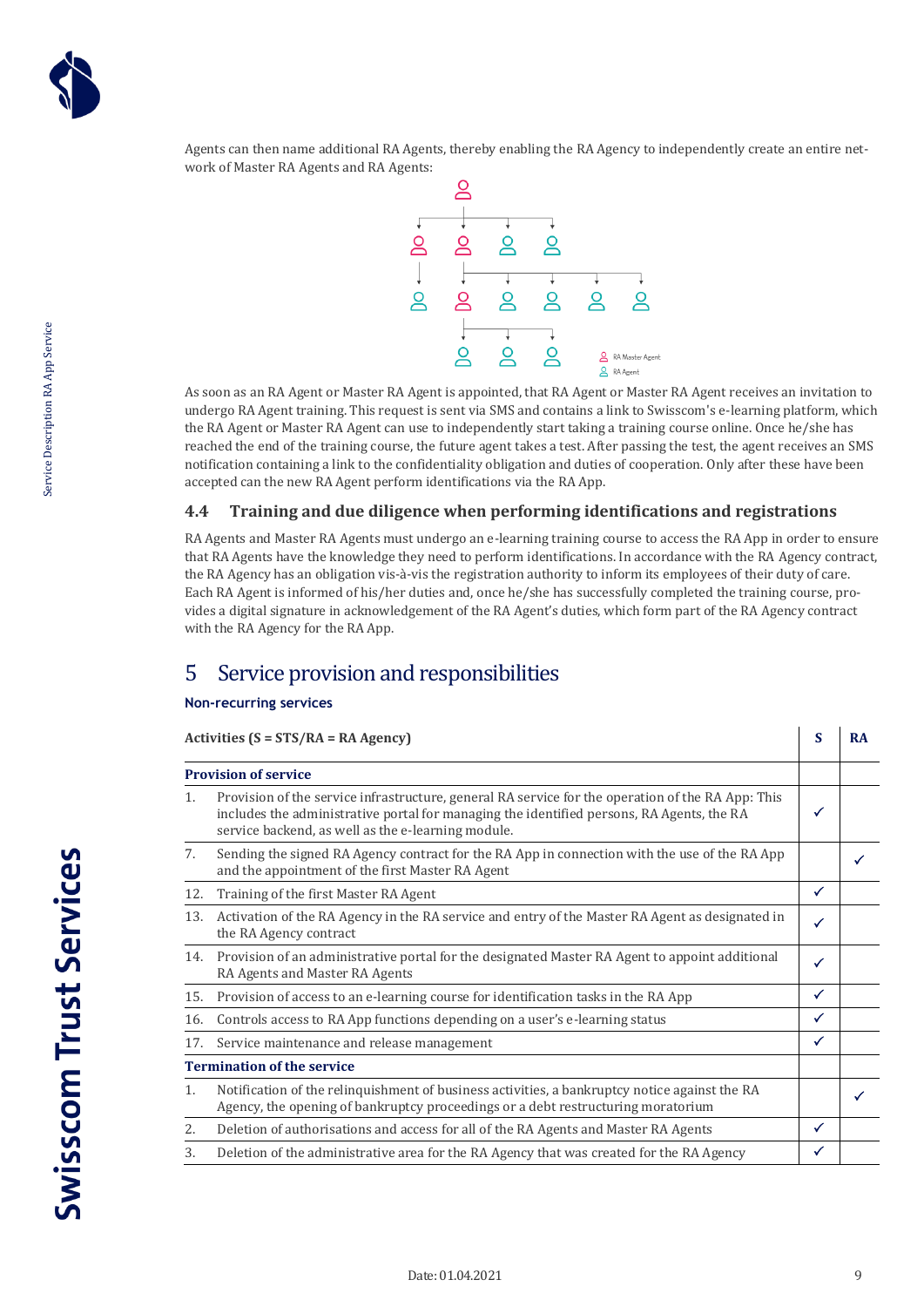

Service Description RA App Service

Service Description RA App Service

#### **Recurring services**

| Activities $(S = STS/RA = RA Agency)$<br><b>Standard services</b><br>Operation of the Service incl. interfaces, administrative portal and e-learning infrastructure<br>Lifecycle management of the RA App (interface modifications, integration of new versions of the<br>3.<br>RA App Framework, security patches, additional security assessments)<br>Lifecycle management of the infrastructure : Updating to the current status of technology and<br>7.<br>security (security patches, updates etc.) for the protection of identification data<br>9. Amendment of the definition of the security requirements<br>10. Ensuring the use of technical means of authentication and contractually agreed authentication<br>methods (e.g. Mobile ID, PWD/OTP)<br>11. Provision of support services (service desk, incident management, etc.)<br>12. Reporting of changes to -specific information of the RA Agency (contact persons, name of the | S            | <b>RA</b> |  |
|------------------------------------------------------------------------------------------------------------------------------------------------------------------------------------------------------------------------------------------------------------------------------------------------------------------------------------------------------------------------------------------------------------------------------------------------------------------------------------------------------------------------------------------------------------------------------------------------------------------------------------------------------------------------------------------------------------------------------------------------------------------------------------------------------------------------------------------------------------------------------------------------------------------------------------------------|--------------|-----------|--|
|                                                                                                                                                                                                                                                                                                                                                                                                                                                                                                                                                                                                                                                                                                                                                                                                                                                                                                                                                |              |           |  |
|                                                                                                                                                                                                                                                                                                                                                                                                                                                                                                                                                                                                                                                                                                                                                                                                                                                                                                                                                | ✓            |           |  |
|                                                                                                                                                                                                                                                                                                                                                                                                                                                                                                                                                                                                                                                                                                                                                                                                                                                                                                                                                |              |           |  |
|                                                                                                                                                                                                                                                                                                                                                                                                                                                                                                                                                                                                                                                                                                                                                                                                                                                                                                                                                |              |           |  |
|                                                                                                                                                                                                                                                                                                                                                                                                                                                                                                                                                                                                                                                                                                                                                                                                                                                                                                                                                | ✓            |           |  |
|                                                                                                                                                                                                                                                                                                                                                                                                                                                                                                                                                                                                                                                                                                                                                                                                                                                                                                                                                |              |           |  |
|                                                                                                                                                                                                                                                                                                                                                                                                                                                                                                                                                                                                                                                                                                                                                                                                                                                                                                                                                | $\checkmark$ |           |  |
| organisation, etc.)                                                                                                                                                                                                                                                                                                                                                                                                                                                                                                                                                                                                                                                                                                                                                                                                                                                                                                                            |              |           |  |
| 13. First training of the Master RA Agents appointed by the RA Agency to use the administrative tool<br>and Signing Service their awareness of regulatory requirements                                                                                                                                                                                                                                                                                                                                                                                                                                                                                                                                                                                                                                                                                                                                                                         | ✓            |           |  |
| 14. Careful selection and management of RA Agents (only RA Agents within the organisation, delete<br>agents when they leave the organisation, etc.)                                                                                                                                                                                                                                                                                                                                                                                                                                                                                                                                                                                                                                                                                                                                                                                            |              |           |  |
| 15. RA Agent training by means of the e-learning process provided by Swisscom                                                                                                                                                                                                                                                                                                                                                                                                                                                                                                                                                                                                                                                                                                                                                                                                                                                                  |              |           |  |
| 16. Reporting security incidents that affect the RA service                                                                                                                                                                                                                                                                                                                                                                                                                                                                                                                                                                                                                                                                                                                                                                                                                                                                                    |              |           |  |

# <span id="page-9-0"></span>6 Service levels and reporting

#### <span id="page-9-1"></span>**6.1 Service Levels**

The following service levels generally relate to the agreed monitored operation times. Definitions of terms (Operation Time, Monitored Operation Time, Support Time, Availability, Security and Continuity) and the description of the measurement method and reporting are set out in the contractual element "Base Document".

The following service levels are provided for the service variants (see section 3). If several possible service levels are availa-ble for each variant, the service level is selected in the service contract..

|                                |                                                                                        | <b>RA App Service</b>                                   |  |  |
|--------------------------------|----------------------------------------------------------------------------------------|---------------------------------------------------------|--|--|
| Service levels & target values | <b>RA</b> service<br><b>Admin portal</b>                                               | <b>RA App</b>                                           |  |  |
| <b>Operation time</b>          |                                                                                        |                                                         |  |  |
| Monitored Operation Time       | Mo-Su                                                                                  | $00:00 - 24:00$                                         |  |  |
| Provider Maintenance<br>Window | PMW DC                                                                                 | <b>PMW Swisscom</b><br>Data Centre                      |  |  |
|                                | PMW-S: With<br>advance<br>notice for<br>security and<br>system-<br>critical<br>updates | Daily 19:00-07:00,<br>only for announced<br>maintenance |  |  |
| <b>Support Time</b>            |                                                                                        |                                                         |  |  |
| Support Time 1                 | $Mo-Fr$                                                                                | 08:00-17:00 <sup>2</sup>                                |  |  |
| <b>Fault Acceptance</b>        | Mo-Su                                                                                  | $00:00 - 24:00$                                         |  |  |

<sup>&</sup>lt;sup>1</sup> If the Service was purchased via a Swisscom partner, they should generally be contacted in the event of faults. If the partner is not able to rectify the fault, the partner will pass it on to Swisscom.

<sup>2</sup> Holidays: See "SLA Definitions" basic document